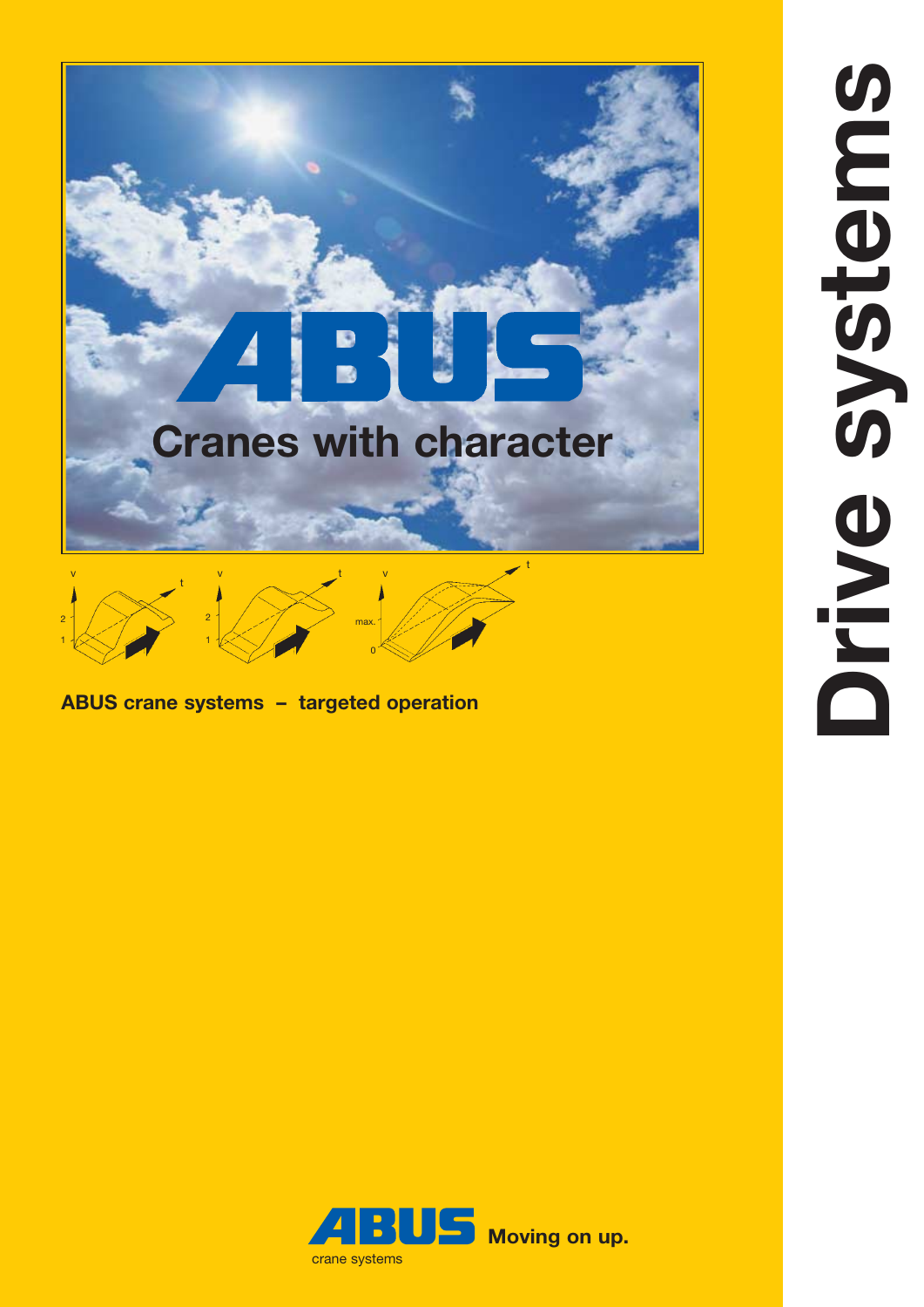# **Pole change systems – the fast way from A to B**

Experienced crane operators are thoroughly conversant with the behaviour of ABUS pole change drive systems and are convinced by the tried and tested technology used. It is no wonder that more than 80 % of all ABUS cranes are now equipped with these simple, powerful drive systems designed for two travel speeds. This is the ideal drive system for customers with normal crane and cross travel acceleration and deceleration requirements.



**Fast material handling**

ABUS pole change systems ensure smooth, swift switching between fast and slow speed under all operating conditions. The systems used are specially designed for smooth start-up with excellent acceleration and deceleration characteristics.



**Final assembly of machine tools**



**Assembly of machining centres**

Cranes with pole change drive systems are used for the assembly of machining centres, for repair and maintenance work and for rapid material handling and assembly work in almost all sectors of industry.

Practically oriented travel speeds between 20/5 m/min and 60/15 m/min, with a ratio of 4:1 between fast and slow speed are available.



**Assembly and maintenance work on large construction machines**

### **Benefits:**

- sturdy, maintenance free motors
- main and creep speeds from 20/5 m/min to 60/15 m/min
- smooth start-up and switchover

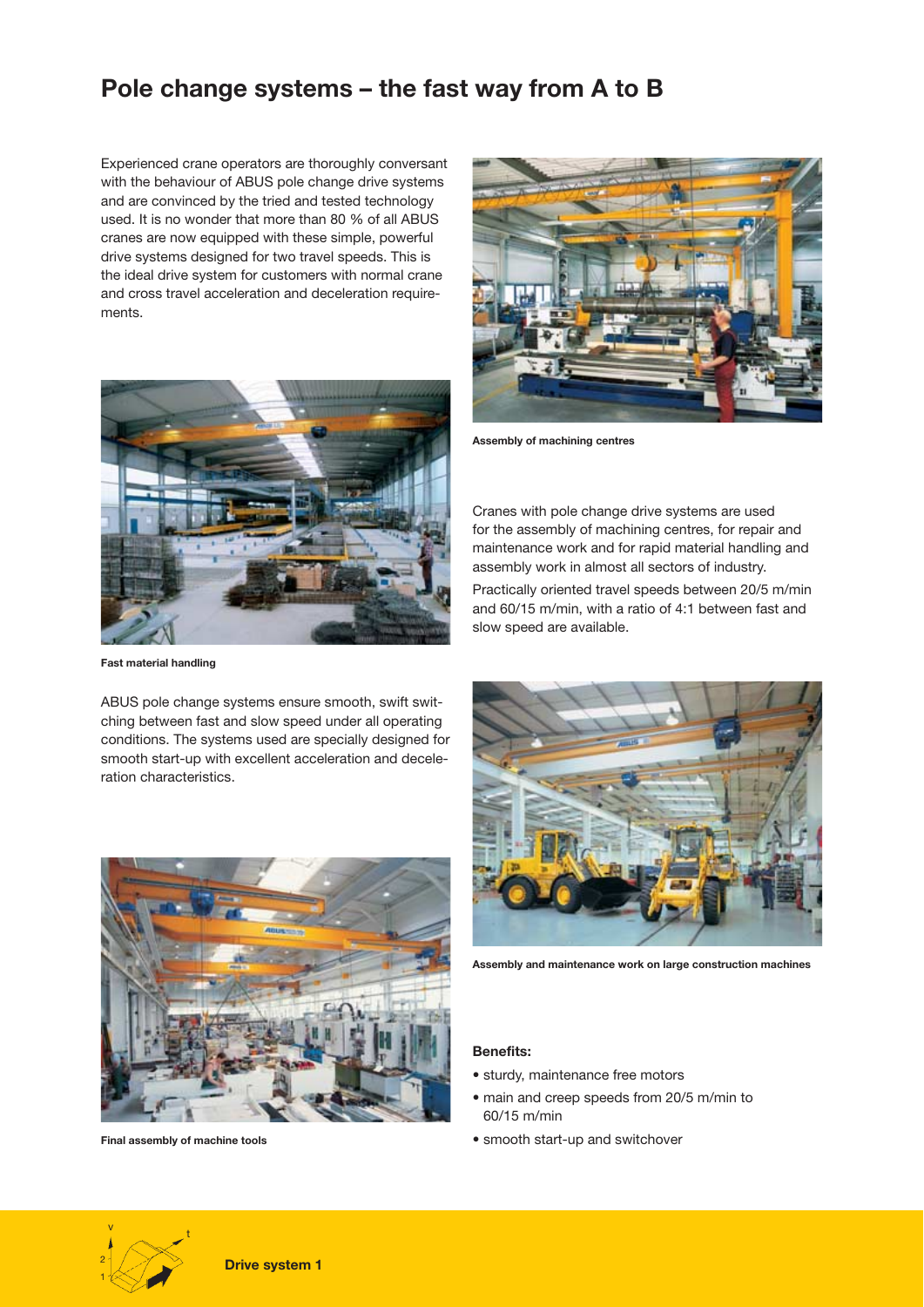# **Low-swing systems – for smooth handling**

ABUS pole change systems equipped with AZS smooth starting units and SU-2 smooth switching relays are the solution for customers who need to handle sensitive products or heavy loads. These electronic systems allow the crane operator to control crane and cross travel sensitively, with adjustable acceleration and improved deceleration characteristics. The entire crane system handles heavy or sensitive loads very smoothly.



**Low-swing handling**

This system can also be used separately for crane or cross travel, just as the customer requires. Sensitive loads can be handled with minimal swing.

#### **Benefits:**

- acceleration values adjustable on unit
- improved deceleration characteristics
- reduced switching surge

t



**Low-swing assembly of large machines**

The AZS smooth starting unit ensures smooth starting of the crane and cross travel motions using both the creep and main speeds. The SU-2 smooth switching relay features a patented system that automatically detects the right moment for intervention in switchover from high to low speed and from slow speed to stop in order to minimize load swing. This highly refined system allows the operator to handle, store and load very large machines with minimal swing. The smooth handling of sensitive goods is also a very welcome feature for crane operators in many applications.



**Smooth handling of sensitive loads**

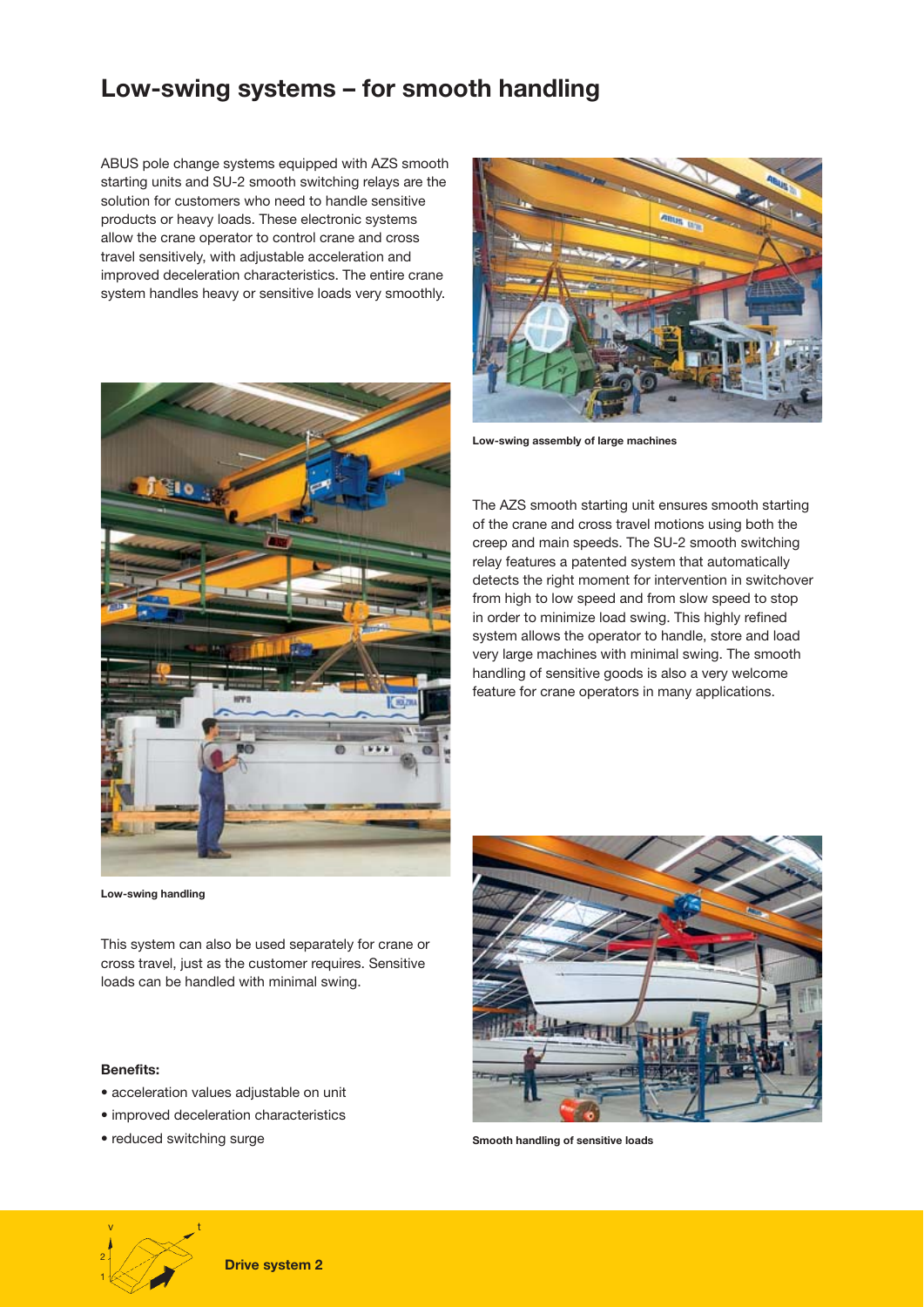## **Frequency converter systems – for infinitely variable speed control**

ABUliner frequency converter systems are the ideal solution when very sensitive control and extremely precise positioning are called for. The digital system with microprocessor control is in its element in the handling of highly sensitive goods, for example in the glass industry, or when working in measurement laboratories. The motor control system allows infinitely variable control of the cross and crane travel speed.



**Precise positioning in a measurement laboratory**



**Sensitive handling of glass products**

Whatever the load on the crane system, the ABUliner, with preset acceleration and deceleration values, minimizes load swing in the direction of crane or cross travel. The minimum speed is 1/20 of the maximum speed.

These cranes are mainly used in measurement laboratories or for the handling of highly sensitive loads, i.e. in conditions where load swing must be virtually eliminated.

Any speed which has been selected can be held using a two-stage push button.

ABUliners can also be used separately for crane or cross travel, just as the customer requires.

### **Benefits:**

- infinitely variable speed control
- minimum speed 1/20 of maximum speed
- minimal load swing

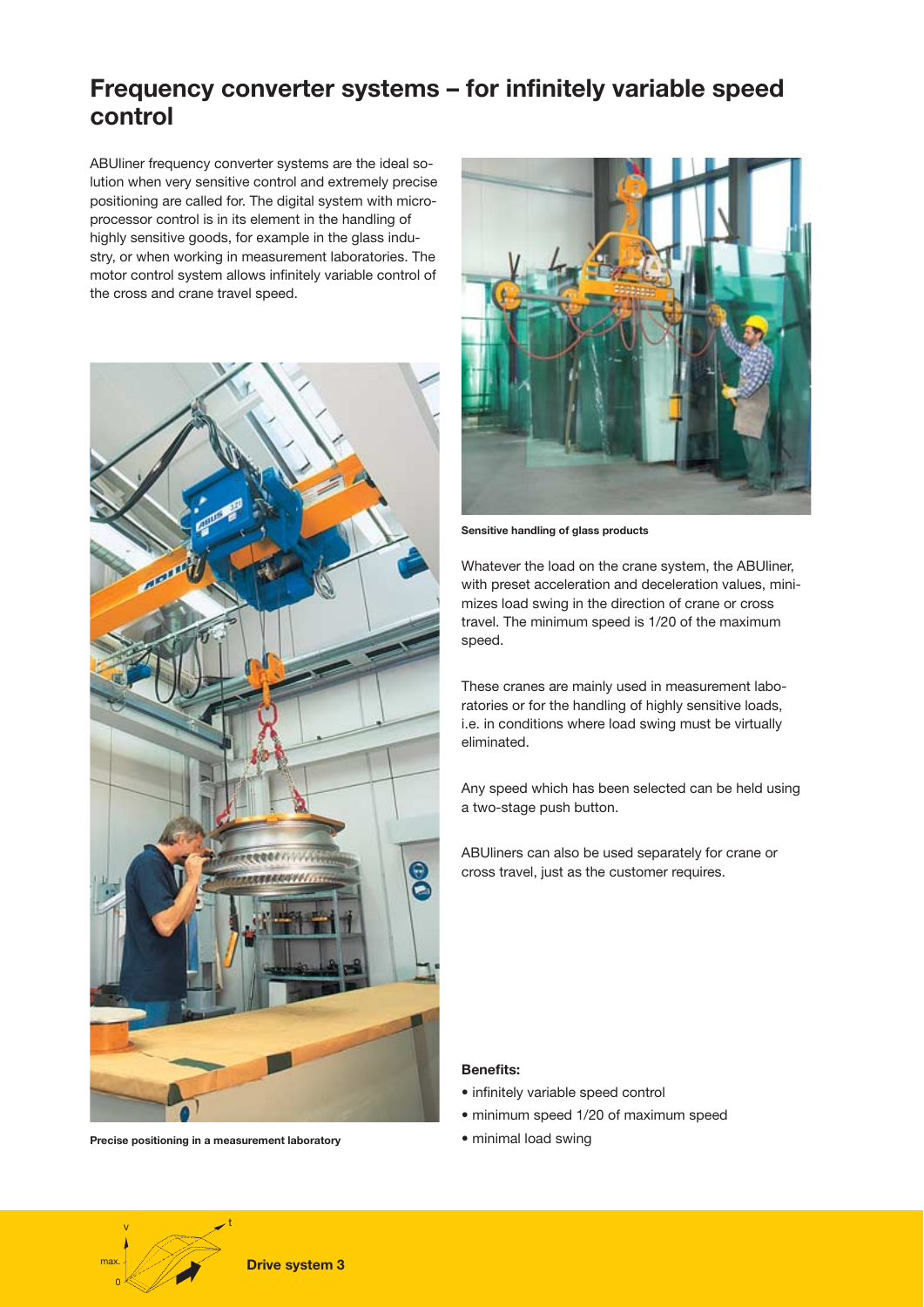# **ABUS drive systems at a glance: crane and trolley travel – fast, smooth, infinitely variable**

ABUS users have great confidence in our pole change cross and crane travel motion drives, designed for push-in installation and featuring permanently lubricated gear units. The quick plug-type connectors used make it easy to connect the units up following maintenance work.

This system solution is ideal for the vast majority of applications. However, customers handling highly sensitive goods or with precise positioning requirements can have smooth starting modules or ABUliner frequency converters fitted to their systems.

This brochure explains the advantages of the three systems.

# **Explanation of drive systems – with comparison graphs**



ABUS central drive systems with cylindrical-rotor induction motors require no maintenance and are easy to repair.

Pole change motors provide two speeds, with a ratio of 4:1 between fast and slow speed (the speeds available are 20/5; 30/7.5; 40/10; 50/12.5 and 60/15 m/min).

High-resistance rotors and optimized flywheels ensure smooth starting.

The ABUS SU-1 smooth switching relay selects the optimum timing for smooth switchover of all motors from main to creep speed.

Soft, durable disc brakes make for smooth braking.

Depending on the load on the system, acceleration and deceleration values are between 0.08 and  $0.25 \text{ m/s}^2$ .

The central drive system is designed for push-in installation and the gear unit features permanent lubrication.

Quick plug-type connectors are used for electrical connection.

### **Pole change operation Pole change system with AZS and SU-2**



The AZS electronic smooth starting unit operates on the principle of generalized phase control.

During start-up, the voltage rises over a two-stage time ramp, gradually increasing the motor torque until the full value is reached.

Start-up torque and the starting ramp can be adjusted separately to meet the requirements of individual applications.

When the motor is switched from fast to slow speed and from slow speed to stopping, the SU-2 smooth switching relay switches off one phase, cushioning the surge of regenerative braking.

A patented process is used, allowing the relay to detect the ideal timing for switching back to full torque

No adjustment of the system is required.

#### **ABUliner frequency converter**



The ABUliner is a microprocessorcontrolled voltage link converter of fully digital design.

This design ensures reproducible, reliable presetting and adjustment.

As a general principle, it is possible to set constant acceleration and deceleration ramps.

The motor is accelerated through a ramp of constant gradient.

Acceleration and deceleration are almost unaffected by the load on the system.

In addition, the ramp gradient can be set as a function of the load.

This control system allows the use of higher acceleration and deceleration values in part-load operation than with a full load.

Any speed which has been reached can be maintained.